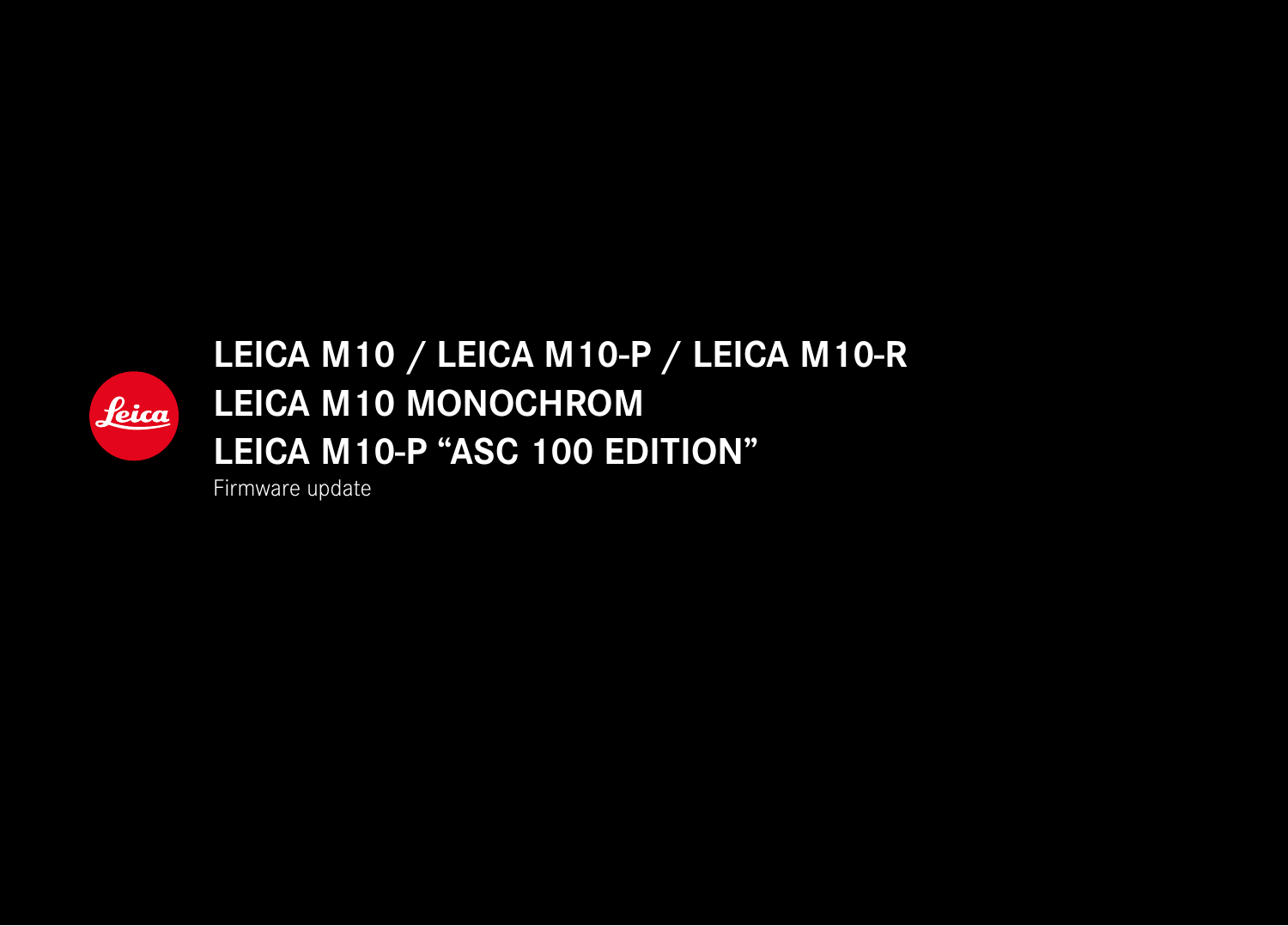## **FIRMWARE**

| Camera model                  | <b>Firmware version</b> |
|-------------------------------|-------------------------|
| Leica M10                     | 3.22.11.52              |
| Leica M10-P                   | 4.22.11.52              |
| Leica M10-R                   | 30.22.11.52             |
| Leica M10 Monochrom           | 4.22.11.52              |
| Leica M10-P "ASC 100 Edition" | 3.22.11.52              |

**\_ADVANCED:** Compatibility with the new Leica Visoflex 2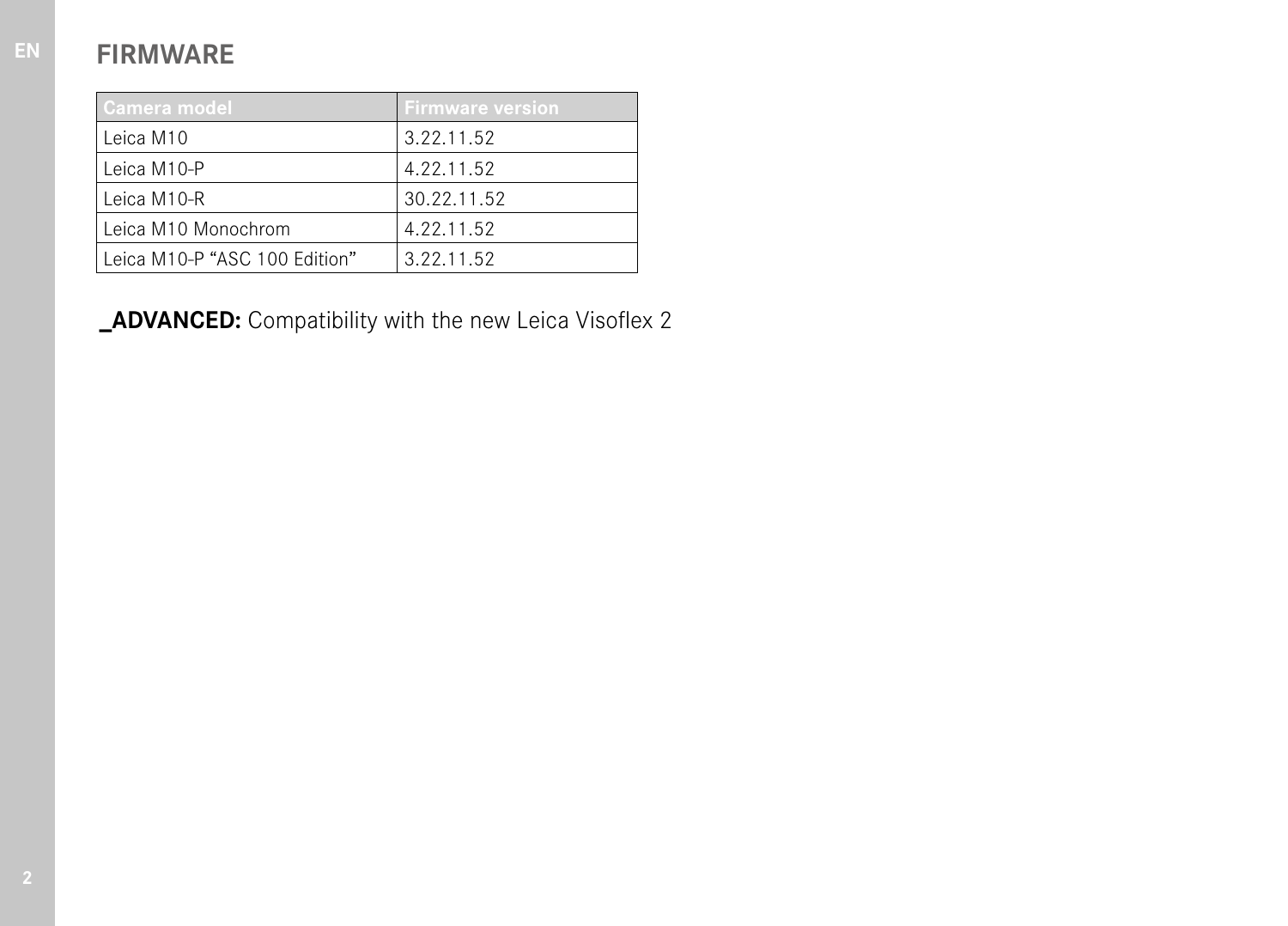# **FIRMWARE UPDATES**

Leica is continuously working on the further improvement and optimization of your camera. Since many camera functions are entirely controlled by software, some of these improvements and additions to the functional scope can be installed in retrospect. Leica offers firmware updates at irregular intervals, which you can download from our website.

Leica will notify you of any new updates, once you have registered your camera. Users of Leica FOTOS will also be automatically notified about firmware updates for their Leica cameras.

**Finding the currently installed firmware version**

- ▶ Select Camera Information in the main menu
	- The current firmware version is displayed next to the menu item Camera Firmware.

More information about registering, firmware updates and how to download them to your camera, as well as any amendments and additions to this manual can be found in the customer area of our website at:

https://club.leica-camera.com

## **EXECUTING A FIRMWARE UPDATE**

Any interruption of a running firmware update may cause serious and irreparable damage to your equipment! You will therefore have to take particular note of the following, when carrying out a firmware update:

- Do not switch off the cameral
- Do not remove the memory card!
- Do not remove the rechargeable battery!
- Do not remove the lens!

#### Notes

• You will find additional device and country-specific registration marks and numbers in the Camera Information submenu.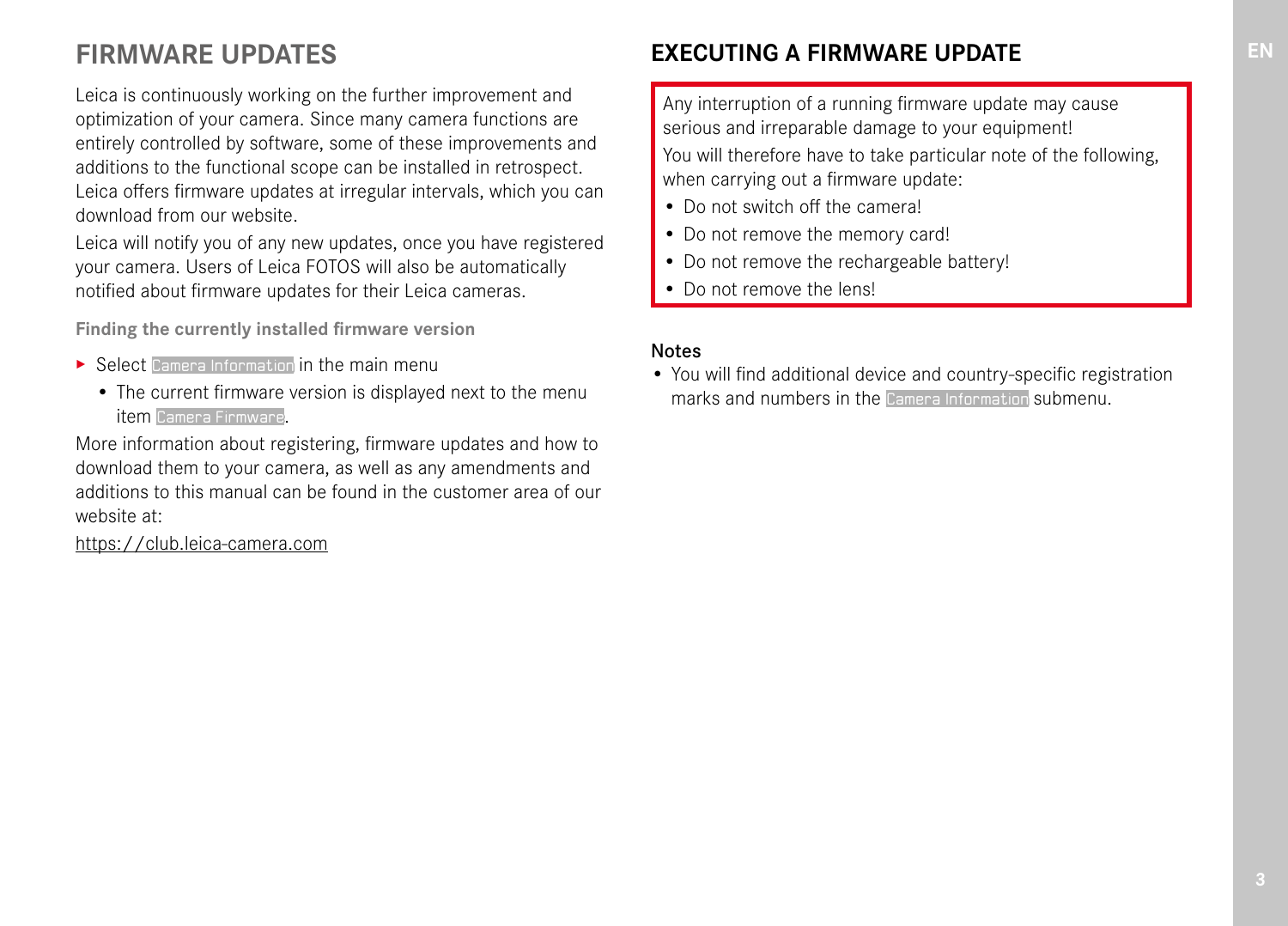## **PREPARATION**

- ▸ Fully charge and insert the rechargeable battery
- ▸ Any stored firmware files on the memory card must be removed
	- We recommend saving any images on the memory card and reformatting it before the update.

(Caution: Loss of data! All data stored on the memory card will be lost during formatting.)

- ▶ Download the latest firmware version
- ▸ Save the download to the memory card
	- The firmware file must be stored in the main directory of the memory card (not in a sub-directory).
- ▸ Insert the memory card into the camera

## **UPDATING THE CAMERA FIRMWARE**

- ▸ Preparation
- ▶ Switch the camera on
- ▶ Select Camera Information in the main menu
- ▸ Select Camera Firmware
	- This menu item is available only if the inserted memory card contains a current firmware file.
	- A prompt with information about the camera is displayed.
- $\triangleright$  Check the version information
- ▸ Select Yes
	- The update will start automatically.
	- Once the process has completed successfully, a relevant message will appear and the camera will restart.

#### Notes

- The camera must not be switched off before the update is completed.
- A warning message will appear if the battery is insufficiently charged. Recharge the battery and then repeat the process described above.

**EN**